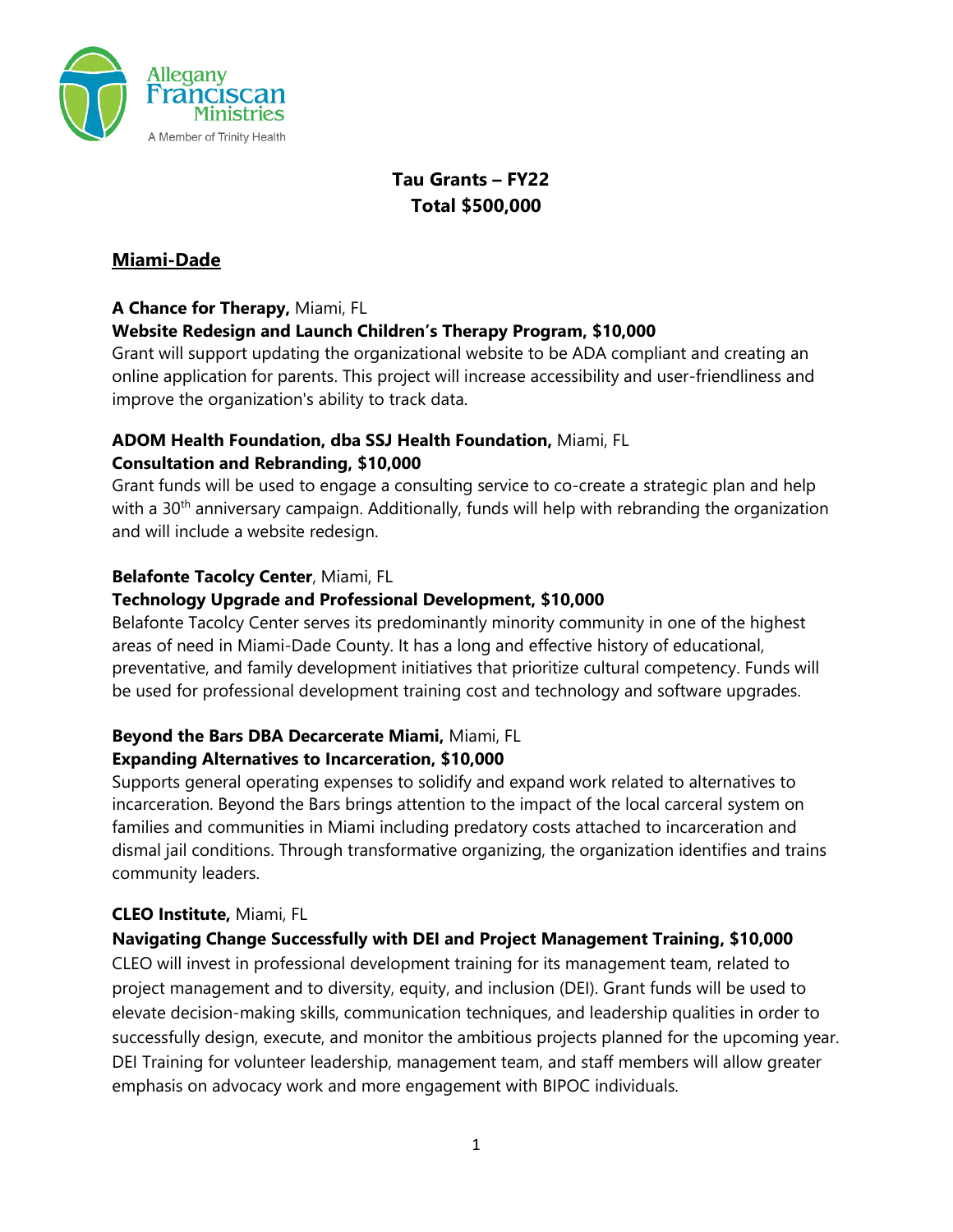# **Cornerstone Christian Center of Homestead FL DBA Bridge to Hope**, Miami, FL **Build Capacity to Support Increased Demand for Services Through Improved Marketing and Storytelling, \$10,000**

Grant funds will be used to create quality and timely marketing content. This will help leverage partnerships, build a story bank, and create an annual marketing plan that can be replicated in the coming years. The grant will allow the organization to share the stories behind the data and educate the community about the everyday struggles experienced in the BIPOC community. This "friend raising" strategy will empower Bridge to Hope to strengthen volunteerism and individual donor support.

#### **Dream in Green (DIG),** Miami, FL

# **Water & Energy – Learning and Behavior Program, \$10,000**

Grant funds will be used to increase DIG's personnel to conduct workshops, provide relevant professional development to ensure that all staff is properly trained and has an opportunity to learn from experts in the field, and are able to communicate and promote participation and engage residents in their own language. DIG programs educate and empower individuals to develop environmental solutions to issues and make informed and responsible decisions.

### **EnFAMILIA,** Homestead, FL

# **Building enFAMILIA's Capacity for Today's Digital Landscape, \$10,000**

EnFAMILIA services are provided as part of a place-based initiative and include care coordination, mental health counseling, out-of-school-time programming, arts education, nurturing parent program classes, and responsible fatherhood classes. Funds will be used to integrate a new CRM (customer relationship management) and follow website best practices for design and implementation to increase stakeholder engagement.

#### **Farmworker Association of Florida,** Miami, FL

### **Improving Health in Farmworker Communities Through Building Local Food Systems, \$10,000**

Grant funds will support the Building Local Food Systems program contributing to the needed part-time maintenance position, supporting some supplies and infrastructure costs related to the herb garden and the community garden, and underwriting program administrative costs.

# **Friends of the Underline,** Miami, FL

#### **A Path to DEI in Miami-Dade: Strategic Planning for the Underline, \$10,000**

The Underline corridor spans 10 miles below the Metrorail, which has created a physical division between racial/ethnic groups. When The Underline is complete, it will be an open, accessible green space with less physical barriers to entry. The grant will support a planning process and fundraising.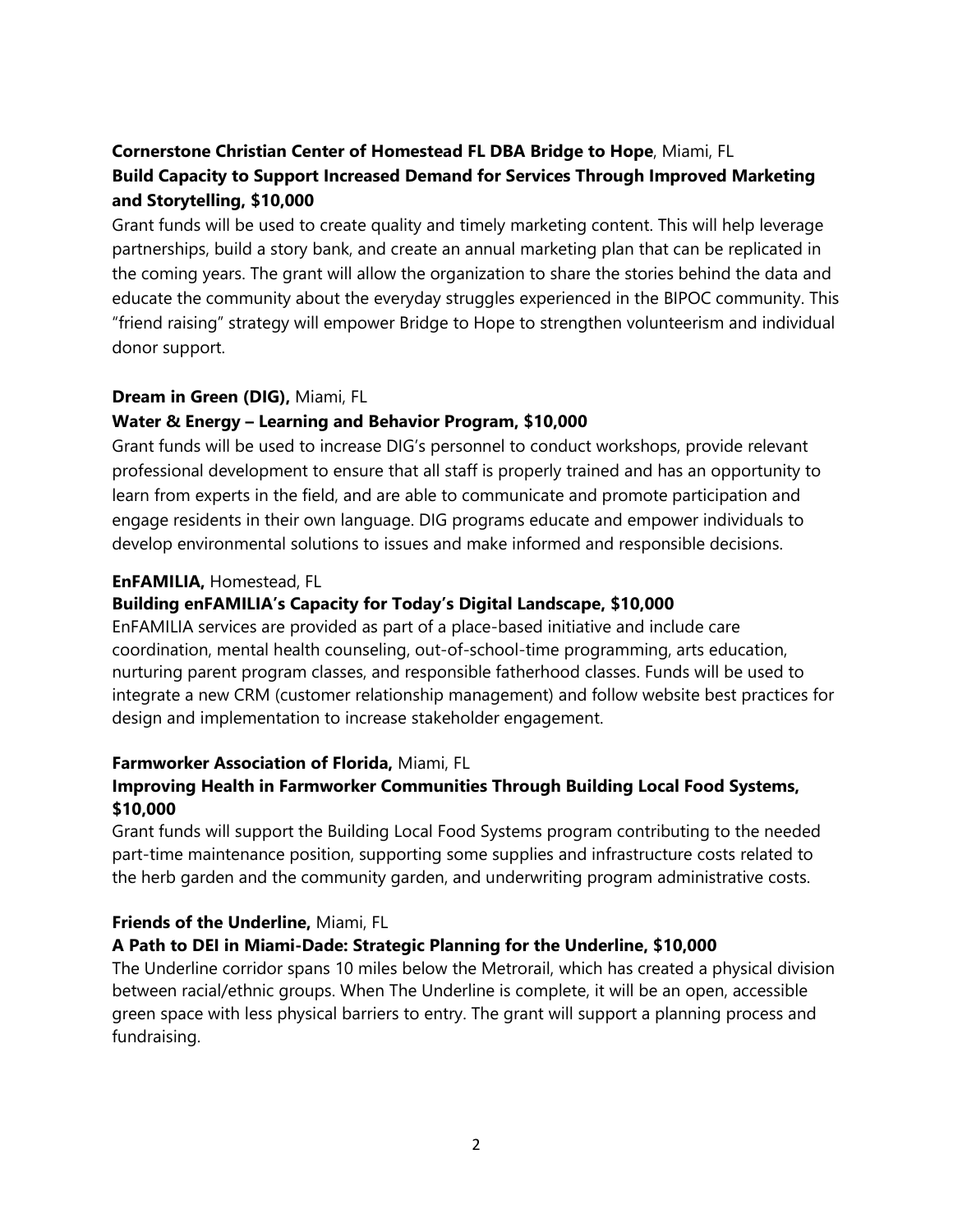# **Grove Rights and Community Equity (GRACE),** Miami, FL **Capacity Building Initiative, \$10,000**

GRACE is a fair and affordable housing coalition of Coconut Grove churches, civic associations, nonprofit organizations, small businesses, tenants, and homeowners who advocate for those at risk of displacement, resegregation, gentrification, and individuals affected by the rapid decline in affordable housing and by the wider impacts of climate and social injustice. Funding will support start-up cost including developing a communication strategy, web development, and partnership development.

#### **Joshua's Heart Foundation,** Miami, FL **Health Improvement Program, \$10,000**

The Health Improvement Program advances the organization's ability to meet the need for food and support services for an increasing number of people facing food insecurity. Funds will help secure more high nutrient density food for the children/youth, hire personnel to meet the

increased demand for food due to COVID-19, and employ a case manager who can help keep families advancing toward independence.

# **Ladies Empowerment and Action Program (LEAP),** Miami, FL **LEAP Development Director Initiative, \$10,000**

LEAP started providing entrepreneurial classes to women in Florida State prisons. Three years ago, LEAP opened the Dragonfly Thrift Boutique, to provide employment and a "safe landing" for women fresh out of prison. The grant will partially fund a Director of Development.

### **Mujeres Unidas en Justicia Educacion y Reforma**, Naranja, FL **One Stop Domestic Violence and Sexual Assault Program, \$10,000**

Grant funds will be used to provide essential training and mandatory certification to educate and develop staff and prepare a foundation to meet the rising challenges of the repercussions of violence. One Stop Domestic Violence and Sexual Assault Center is an accessible source of services that embody cross-cultural sensitivity.

# **National Alliance to Nurture the Aged and Youth (NANAY),** North Miami, FL **Health Benefits Access for Asian-American Elders, \$10,000**

NANAY opened its Community Center in North Miami, and since then has been providing free supportive services to seniors and youth, including counseling, transport, computer classes, recreational activities, health sessions, community workshops and seminars for elders. NANAY serves mostly low income Asian-American elders. The grant will expand NANAY's current programs, increase health access, and strengthen its connection with the Asian-American community.

# **Nora Sandigo Children Foundation (NSCF),** Miami, FL

**Raising Capacity to Better Serve US Citizen Children with Undocumented Families, \$10,000**

NSCF focuses on children who have lost or are at risk of losing their parents to deportation and detention. Funding will be used for consulting services to hire a graphic artist to create and elevate the brand logo which will be used across all branding touchpoints.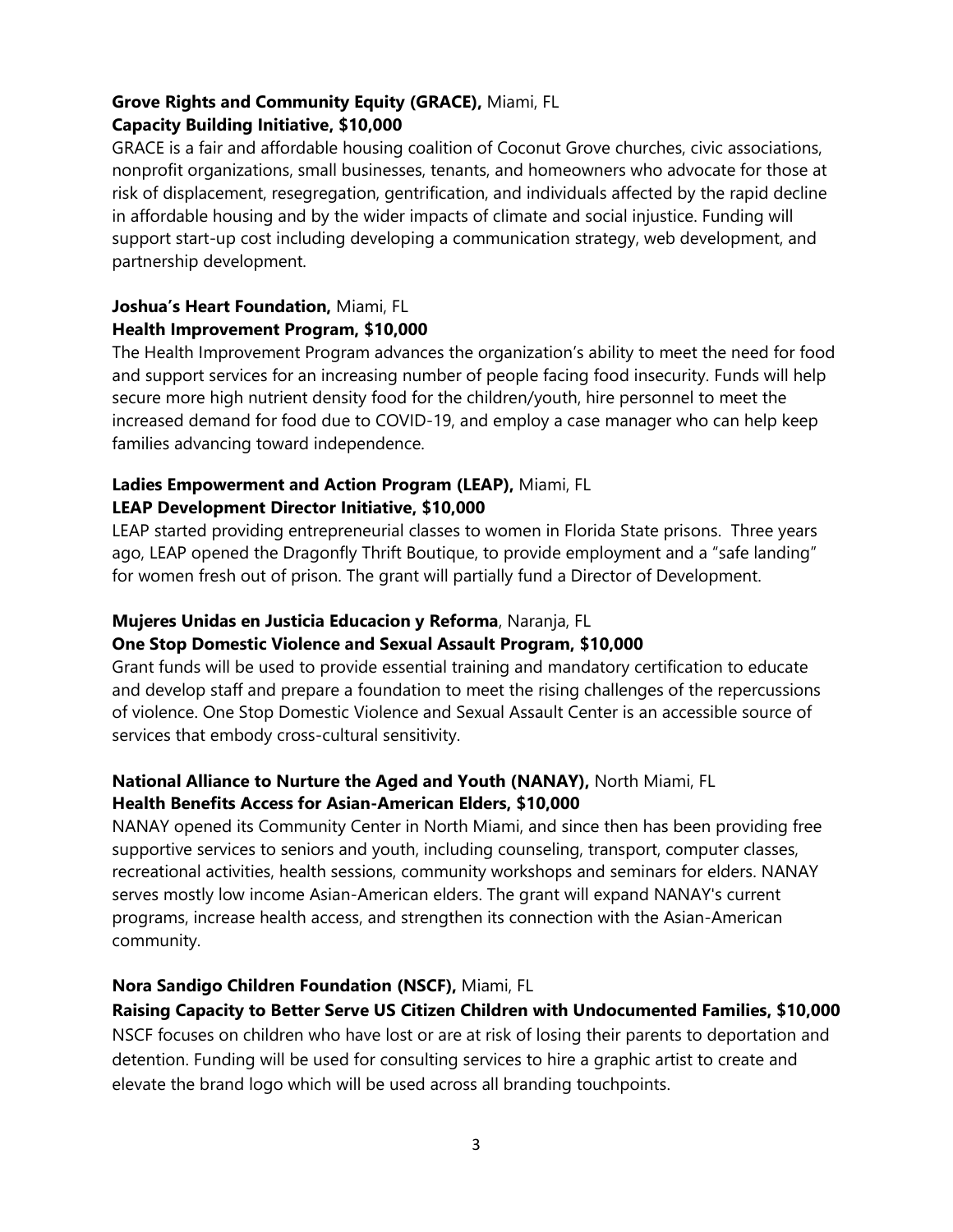### **Open Door Health Center (ODHC),** Homestead, FL

### **Electronic Medical Records Computer Hardware Upgrade, \$10,000**

Using the grant funds, ODHC will replace out-of-warranty/old equipment with new equipment that would meet the standards and have the capacity to manage the electronic medical records system. In addition, with electronic medical records, all existing paper medical records will be scanned then shredded and the current space housing the paper files will be freed up and reused as a patient examination room.

#### **Pridelines Youth Services,** Miami, FL

### **Empowering Staff Identities, Equity, and Community, \$10,000**

Funds will be used to provide staff with DEI based trainings that will give them the skills needed to work with the vulnerable populations that are served. Employees, all of whom are part of the LGBTQ+ community, will be properly trained and able to better serve the community with which they work.

# **Prosperity Social & Community Development Group,** North Miami, FL **Prosperity Begins at Home, \$10,000**

This project will involve hiring a consultant to overhaul the accounting system and set it up to better manage multiple grants and programs. The consultant will also work with staff to develop processes and procedures to strengthen internal controls and help hire a part-time Chief Financial Officer. Additionally, a new computer, software, and supplies will be purchased to fully equip the new Chief Financial Officer's office.

#### **Sachamama,** Miami, FL

#### **The Climate Innovation Lab (CIL), \$9,500**

The CIL is a collaborative space to create a transformational movement of, by, and for communities of color. The program focuses on changing the climate narrative, from a victimized community to one of a change-maker, where communities do the self-exploration work needed to dismantle structural barriers to progress, build their resources, and improve their quality of life. Funds will enable the organization to finalize the production process of the last two new modules and purchase software to effectively manage the Climate Innovation Lab program.

# **Suited for Success,** Miami, FL

# **Staff and Board Development, \$7,000**

Suited for Success helps low-income individuals access healthcare and improve their health through programs that propel their clients to gainful employment and economic self-sufficiency. Funds will be used to support staff, volunteer, and board training and professional development.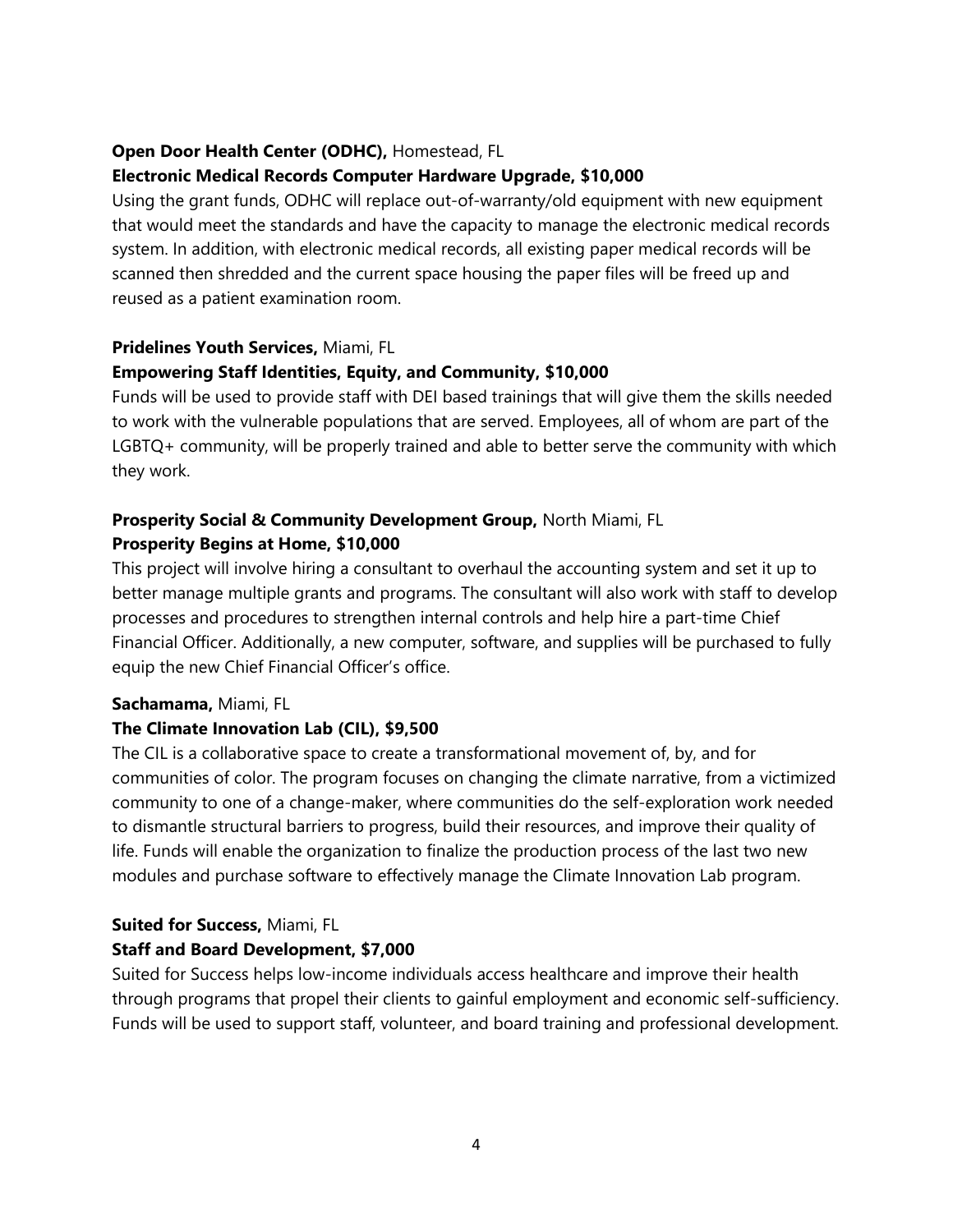#### **Urban Greenworks (UGW),** Miami, FL

### **The New Urban Greenworks: UGW Global, \$10,000**

Grant funds will be used to upgrade their back-end infrastructure which will include: updating website to WordPress, retaining an accounting firm to manage finances and related documentation, and completing organizational presentation and masterplan materials. Additionally, funds will support the hiring or training of part-time staff or student interns who can assist with the day-to-day, back-end management of programs, social media, marketing/advertising, participatory budgeting, or volunteer support.

#### **Urban Health Partnerships (UHP),** Miami, FL

# **Addressing Health Equity by Improving Internal and External Inclusivity of People with Disabilities, \$10,000**

Through the Healthy Streets and Public Spaces initiative, the emphasis is to improve mobility and access and use of public spaces for everyone of all ages and abilities. Disability Independence Group (DIG) will provide website accessibility improvements, conduct staff training, and consult with UHP on making the work more inclusive and supportive of people with disabilities.

#### **Urgent, Inc.** Miami, FL

### **Capacity Building for Workforce Development, \$10,000**

Grant funds will be used to increase Urgent, Inc.'s capacity to provide for the planning, development, and establishment of a registered Youth Development Practitioner Apprenticeship (YDPA). The YDPA will develop essential skill sets and core competencies for youth-facing positions specifically related to afterschool and summer camp programming for school-aged youth, with a focus on increasing racial equity, access, and professional development of entrylevel youth development professionals using a registered apprenticeship program (RAP) model.

# **Palm Beach**

#### **Diabetes Coalition of Palm Beach County,** Riviera Beach, FL

#### **Know Your Numbers Diabetes Risk Assessment Screening Initiative, \$8,500**

Diabetes Coalition is a voluntary nonprofit alliance of over 50 health care organizations and community partners working together to prevent diabetes and improve the lives of people living with the disease through awareness, education, advocacy, and access to care.

# **Esperanza Community Center,** West Palm Beach, FL

#### **Consultant Services, \$10,000**

The Esperanza Community Center provides services in the Northwood area of West Palm Beach, where the need is great. The grant will cover the cost of hiring a consultant to help the Executive Director and board members educate, design, and launch a fundraising campaign in order to raise awareness and funds for the Esperanza Community Center. A portion of the funds will help to pay for changes and additions to the Esperanza Community Center website.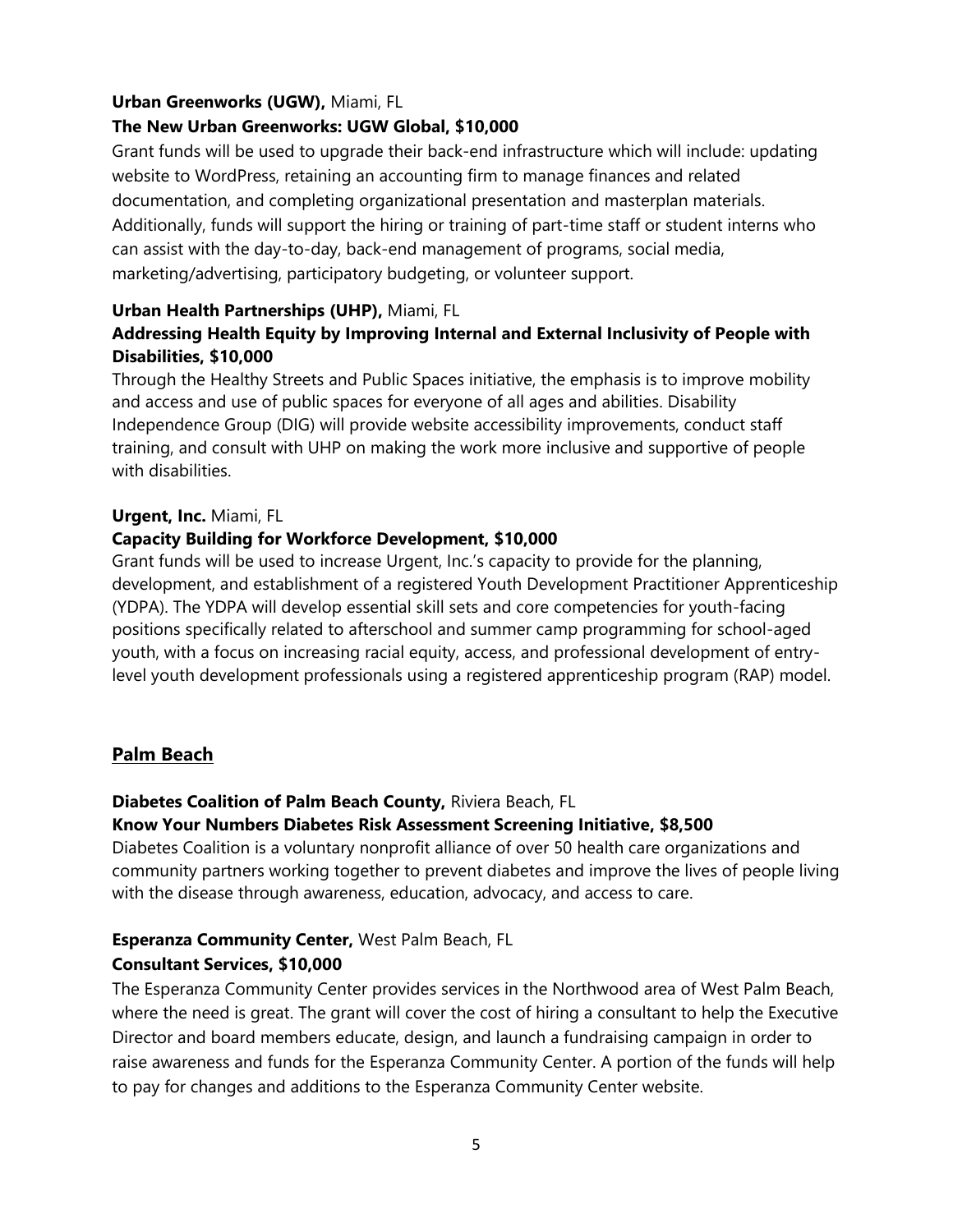#### **Florida Outreach Center for the Blind (FOCB),** Palm Springs, FL **Website Redesign: Access for All, \$10,000**

Grant funds will be used to redesign its website, providing opportunities for the agency to improve quality of life for greater numbers of visually impaired residents in the community. The new website will improve its online presence and accessibility for people living with the challenges of visual impairment.

#### **Gold Coast Down Syndrome Organization (GCDSO),** Boynton Beach, FL **Bilingual Program Coordinator Staff Position, \$10,000**

Funds will be used to partially cover salary for the new Program Coordinator position. The position will help to expand capacity to serve more families especially those who are Spanishspeaking as well as their family base to help children with Down Syndrome of all ages reach their full potential and lead fulfilling lives.

#### **Guatemalan Maya Center (GMC),** Lake Worth, FL **Expansion of Outreach, \$10,000**

Grant funds will help to expand outreach services by paying a part-time staff member. The additional outreach person means resources will be accessible to even more community members, responding to any community need. Currently up to 1,400 low-income families per month receive services.

# **Homeless Coalition of Palm Beach County,** West Palm Beach, FL

# **Expanding Core Fundraising Infrastructure, \$10,000**

The Homeless Coalition of Palm Beach County is a unique organization whose sole purpose is to end homelessness in Palm Beach County through comprehensive programs, advocating, educating, and local collaborations. Funds will be used for grant writing and consulting fees.

# **Martin County Healthy Start Coalition,** Stuart, FL

#### **Market Awareness, \$10,000**

Martin County Healthy Start Coalition (MCHSC) has offered support and education to pregnant women and infants since February 1993. Grant funds will be used to engage with a PR and marketing firm to increase the awareness of their services.

#### **Morning Day Community Solutions (MCS),** West Palm Beach, FL **MCS Hub/Computer Systems Upgrade, \$5,000**

The MCS Hub will be a third warehouse space for returned products that will function as a crossdock storage facility and increase capacity to better serve nonprofit members. The new warehouse will allow inventory to be mobilized quickly. Grant funds will be used to upgrade the computer system to help fully utilize the Hub.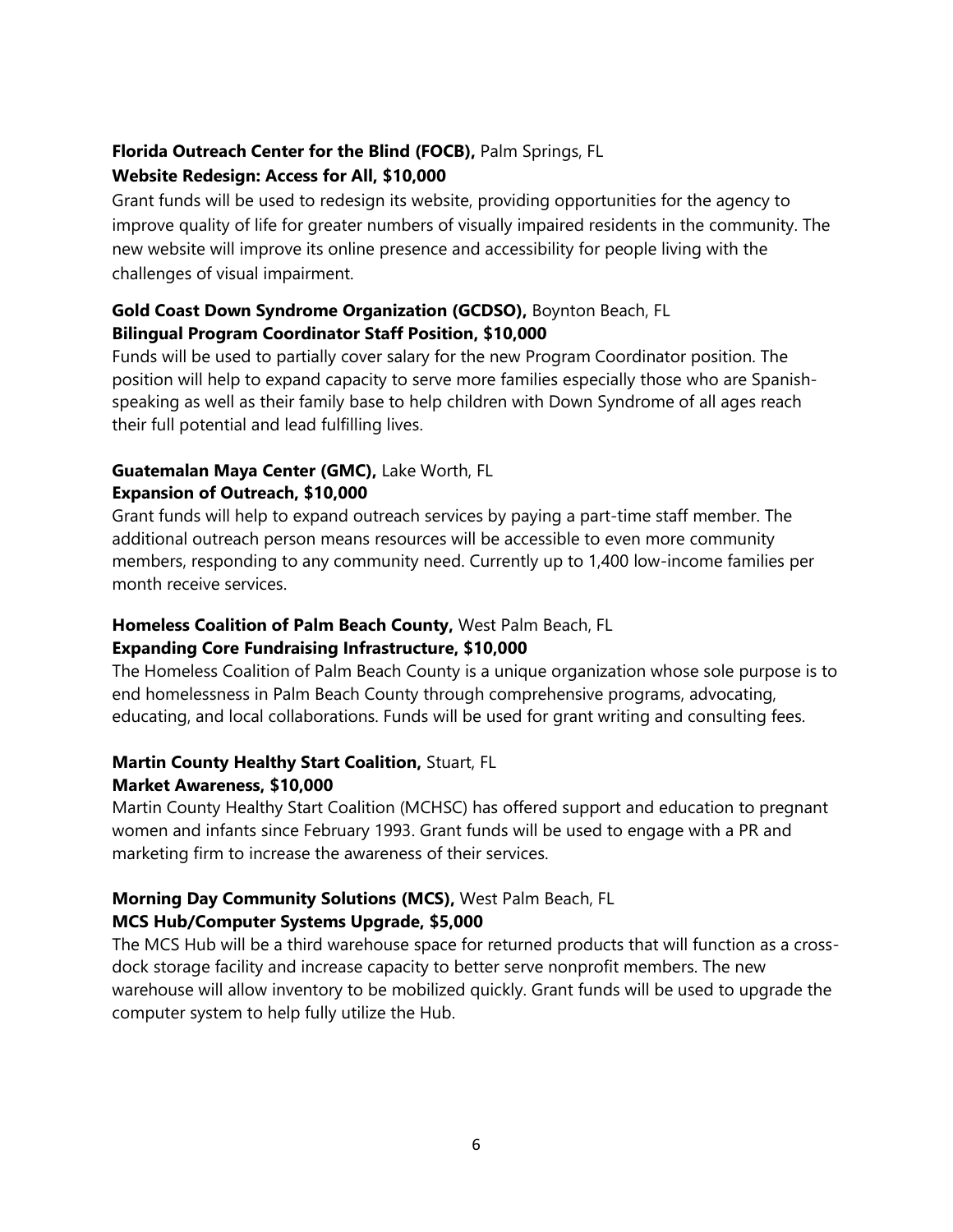#### **Soil and Soul,** Wellington, FL

# **Charging Station for the Soul: Mental Wellness Through Nature Personnel & Technology Capacity, \$10,000**

The program catalyzes wellness for people, nature, and community. It will make nature more accessible to people of color, including children and families living in urban areas who are disconnected from nature and its nourishment and healing. Grant funds will support personnel costs for an expansion of plant walks and allow an increase in weekly open hours. In addition, funds will be used to maintain its CRM (Customer Relationship Management) system, which furthers Soil & Soul's capacity to track and reach new and existing constituents, donors, supporters, and other stakeholders through dynamic storytelling, marketing, and fundraising features.

#### **The Giving Closet Project,** Riviera Beach, FL

#### **Palm Beach County Hub Site Coordinator, \$10,000**

The Giving Closet Project aims to increase student attendance by removing barriers related to access to clothing in good, clean condition and hygiene products. The grant will fund the Site Coordinator position for the 2021-2022 school year as well as consulting services for grant writing.

#### **Wounded Veterans Relief Fund,** North Palm Beach, FL

#### **Dental Program for Disabled Veterans, \$10,000**

Funds will be used to support staff time needed to grow the dental program. Staff are needed to process requests for services and work with dental practices and labs. This will result in an increase for the number of dental practices that work with the organization throughout the service area, creating a county-wide network of dentists that will provide needed dental care and dental labs that will offer a discounted rate.

#### **Tampa Bay**

#### **Created,** Tampa, FL

#### **New Communication Strategy, \$10,000**

Created was established in 2007 and supports women who have been sexually exploited. Created started as a street outreach program meeting women on the streets of Tampa. Funding will be used for website redesign and communication strategic planning.

#### **EmpowHERment,** Clearwater, FL **EntreprenuHER Academy, \$10,000**

The Academy is an eight-week program tailored to help entrepreneurs launch their business, hold one another accountable, and make real, tangible change. This grant will help more black and brown women to achieve a self-sufficient lifestyle. Participants will show proof of business, and receive a headshot, business proposal and opportunity to work directly with bank investors. Grant funds will be used for high-quality curriculum and instructors.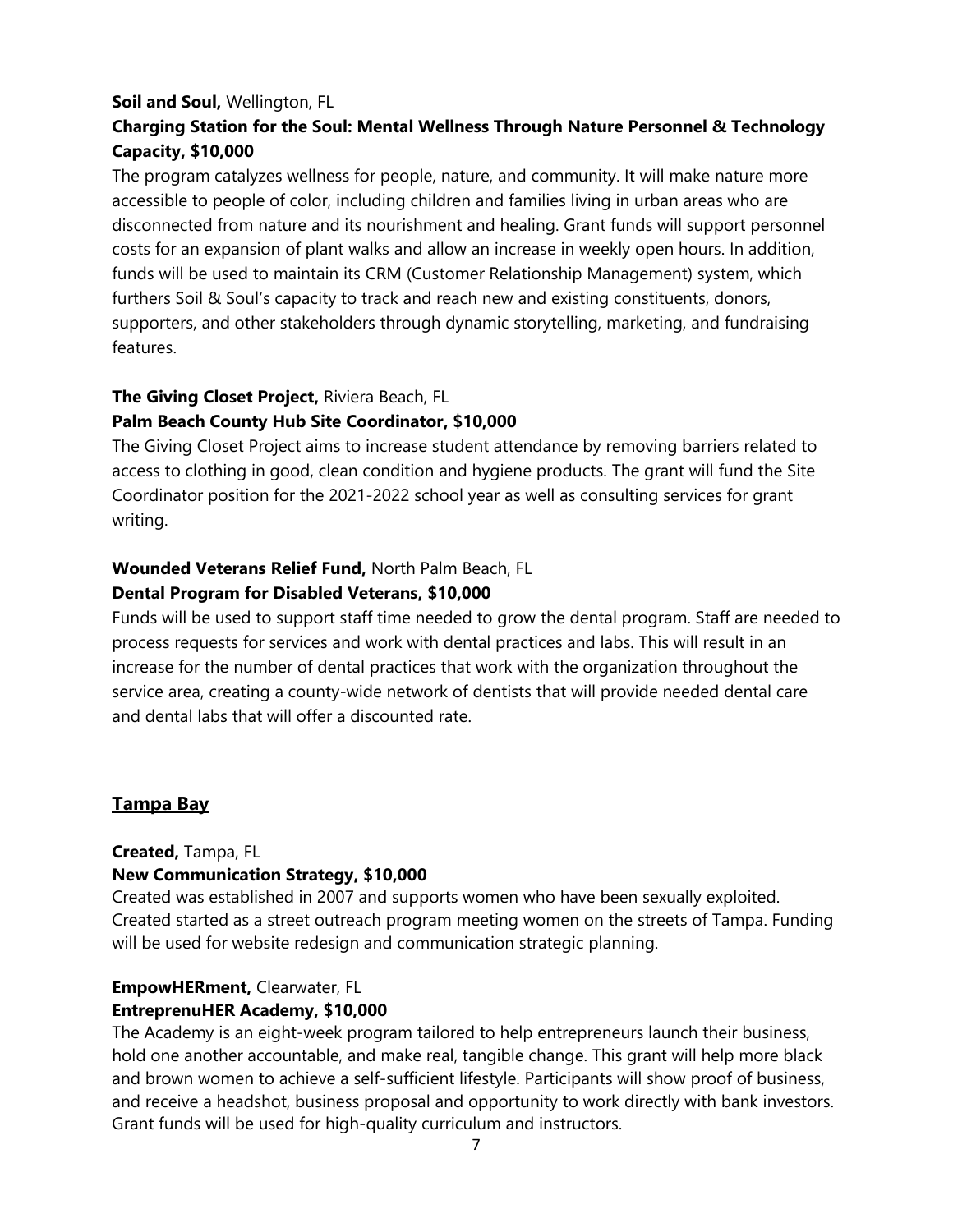#### **Florida Harm Reduction Collective,** St. Petersburg, FL

#### **Capacity Building: Board Development & Governance, \$10,000**

Funds will be used to strengthen organizational structure through capacity building initiatives, specifically board development. The Board of Directors and Community Advisory Board will build skills through consultation, training, and coaching. Specific needs include evaluation, recruitment, fundraising, cultural competency, best practices for policy and governance, and grant writing.

#### **Florida Supportive Housing Coalition,** Tampa, FL **Homes for All: Finding Housing for Your Clients, \$10,000**

The project consists of a one-day training on local assisted housing resources for mission-driven social service providers in Hillsborough and Pinellas Counties. The goal is to increase the capacity of service providers to access housing resources on behalf of their populations. Participants will receive a comprehensive map of assisted housing resources, eligibility requirements, who administers them, and how to access them on behalf of their clients.

#### **Javamo Art for Autism dba Autism Shifts,** Tampa, FL **The Green Zone Life's Fundraising Program, \$10,000**

Autism Shifts is launching a new program called "Green Zone Life" to help the Autism Community and other marginalized groups shift into greater emotional, spiritual, and physical well-being. Organization will use the funds to create an online fundraising program to introduce the concept of the Green Zone Life to those both within and outside of their community.

#### **Positive Spin,** Tampa, FL

#### **Technology Equipment and Enhancement, \$10,000**

Positive Spin is a community-based social service agency that assists children and families to live healthy, stable, and productive lives. The programs offer a variety of youth services and programs designed to nurture children and empower families. Funds will be used for technology upgrades to increase the efforts to help engage family members as active decision makers in developing individualized plans that assess the family needs.

#### **Power Net of Dayton – DBA Power Net of Tampa,** Tampa, FL

**Operation Empower: Changing the Focus from the Problem to the Solution Phase, \$10,000** Power Net of Tampa/Dayton serves persons currently, formerly and those at risk of incarceration by accessing human and social service systems to enhance their life. The "Reentry Information Management System" (RIMS) supports individuals returning to rural, suburban as well as urban communities. It centralizes evidenced-based, program tools and validates assessment instruments that the smaller, more numerous, social service and faith-based organizations don't have access to which allows them to now participate in this community-wide effort.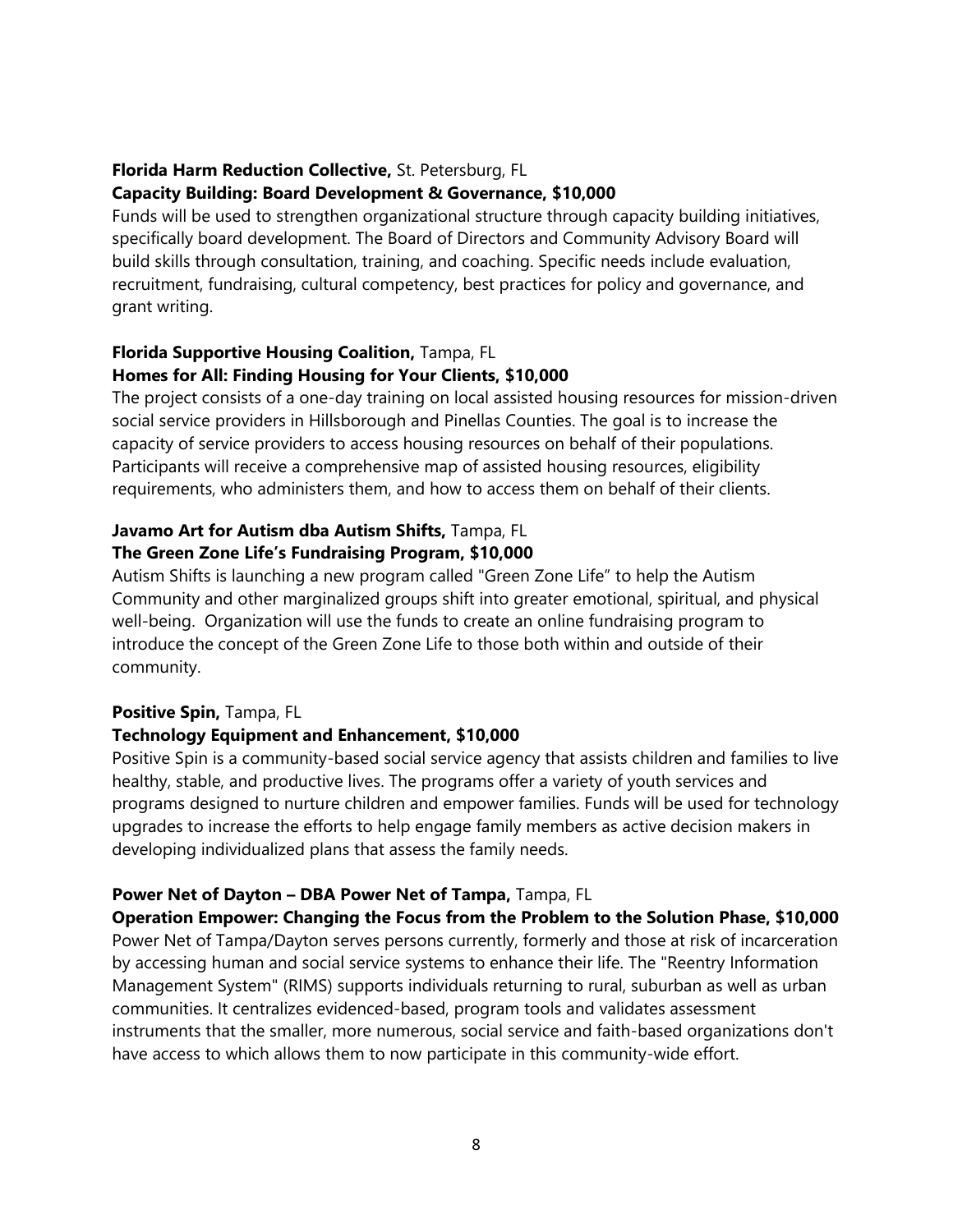# **Preserve Vision Florida,** Tampa, FL **Vision Health Awareness, \$10,000**

Grant funds will support expansion of vision health awareness for adults and children through marketing and social media. A marketing contractor will develop key messages, enhance the website by creating an additional drop-down tab about vision risks using infographics and key data, and develop an ongoing social media effort using Facebook, Twitter, Instagram, and other platforms.

### **Reach Services,** St. Petersburg, FL **Mobile Grocery Store, \$10,000**

The organization received a donated bus from the Pinellas Suncoast Transit Authority Board to transform into a mobile grocery store. This "grocery store on wheels" will bridge physical, financial, and educational barriers in food security. Funds will be used to cover the cost of the bus driver needed to make this program possible, as well as to ensure the logistics of the bus route and community vendors and partners.

# **Ready for Life (RFL),** Largo, FL

# **Ready to Begin – Purchasing a Cloud Badging Location Management System for Signing-In, \$5,000**

Grant funds will be used to purchase a Cloud Badging Location Management System which will help the organization to identify who is in the RFL Skill Center at any given time. The badging system provides an invaluable security service by registering visitors that come to the facility and allowing the ability to access past records of any visitor. This new system is more effective, more efficient, and safer for staff and clients.

# **Self-Reliance,** Tampa, FL

# **Deaf and Hearing Equipment, \$5,000**

This grant will allow Self-Reliance to purchase doorbell flashers, wake up alarms, a baby crying signaler, and smoke alarm flashers, providing safer environments for people who are deaf or hard of hearing.

# **Southern Supportive Services (SSS),** St. Petersburg, FL

# **Food-Seed Bank and Victory Gardens, \$10,000**

SSS and its key stakeholders will use the funds for the following: to restore and expand the SSS South St. Petersburg 20,000 square foot, historic building, which serves as the Food Pantry for the Midtown Community; convert the Food Pantry with its limited space and over-used freezersrefrigerators; establish a well-stocked Food and Seed Bank with new appliances; and launch a SSS Community Outreach, Heirloom Seed and Victory Gardens program to inform, incentivize, educate and train clientele and Midtown and Southside residents to plant seeds and seedlings given by SSS and its stakeholders.